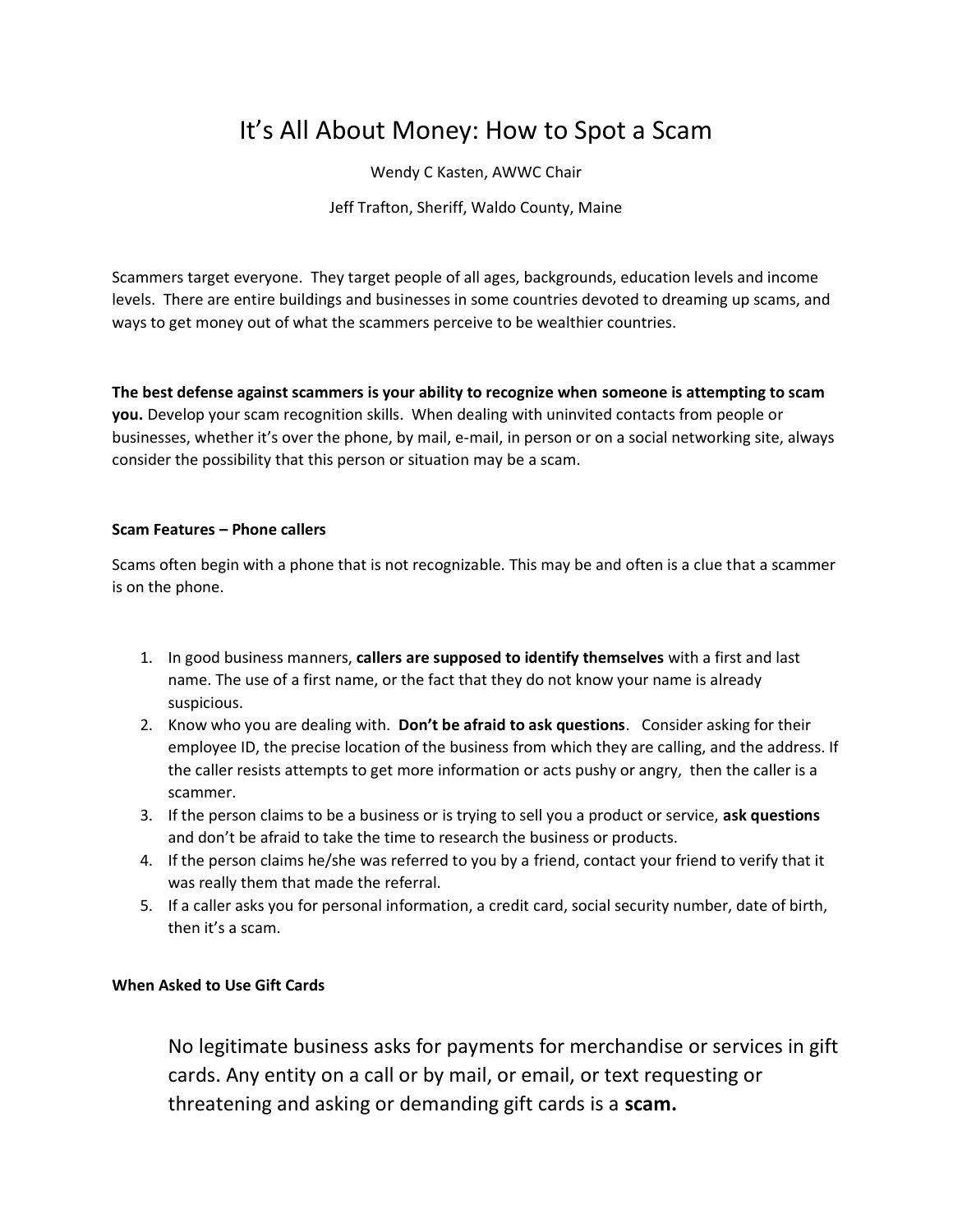Scammers are getting smarter at using new technology to find ways to convince you to give them your money or personal information. But first, let's address keeping your computer and devices safe.

### **Shopping with Credit Cards**

Many of us use credit cards or debit cards for shopping. It's convenient. There are federal laws providing some protections if a credit card is compromised. However, **there are no laws protecting the use of debit cards.**

If your card is a credit/debit card, always run it as a **credit.**

**Never use a bank debit card for an online purchase**. You are giving away too much personal information (like your account access). Consider having one card you always use for anything online. Then check it regularly to ensure nothing looks suspicious.

#### **Financial Considerations**

Senior Citizens often have a little nest egg tucked in a financial institution. Some investors elect to receive reports via mail, other by email. Some tips for protecting your money:

- 1. For viewing statements online, many institutions offer "two-factor identification." What this means is that after using a secure login and password, the system sends you verification to an email address or mobile phone number. When this is available, it is a good, recommended practice, even if it takes more time and is less convenient.
- 2. Anyone offering a "great financial deal" with promises of high returns it is always possible the offer is a scam. Generally anything that sounds too good to be true is a scam. In the event it could be legitimate, take notes on the information and check it out with someone you trust, such as a banker or financial advisor.

#### **Banking Scams**

We interviewed Diane Porter from Bangor Savings Bank to learn the types of scams they are observing with their customers. Here is what was shared:

- You receive notification that you won something, inherited something (or variations) but there's just this fee you must pay up front for processing, or administration, or something similar.
- IRS Tax Overpayment Scam Someone claiming to be from the IRS tells you by email or phone that you overpaid your taxes and they will process you a refund if only you provide your bank account number. **The IRS does not make phone calls**, unless returning your call.
- You sold something online on any popular site, and the buyer sends you a substantial amount of money *more* than the price (such as \$1500 for something that cost \$300). They claim they did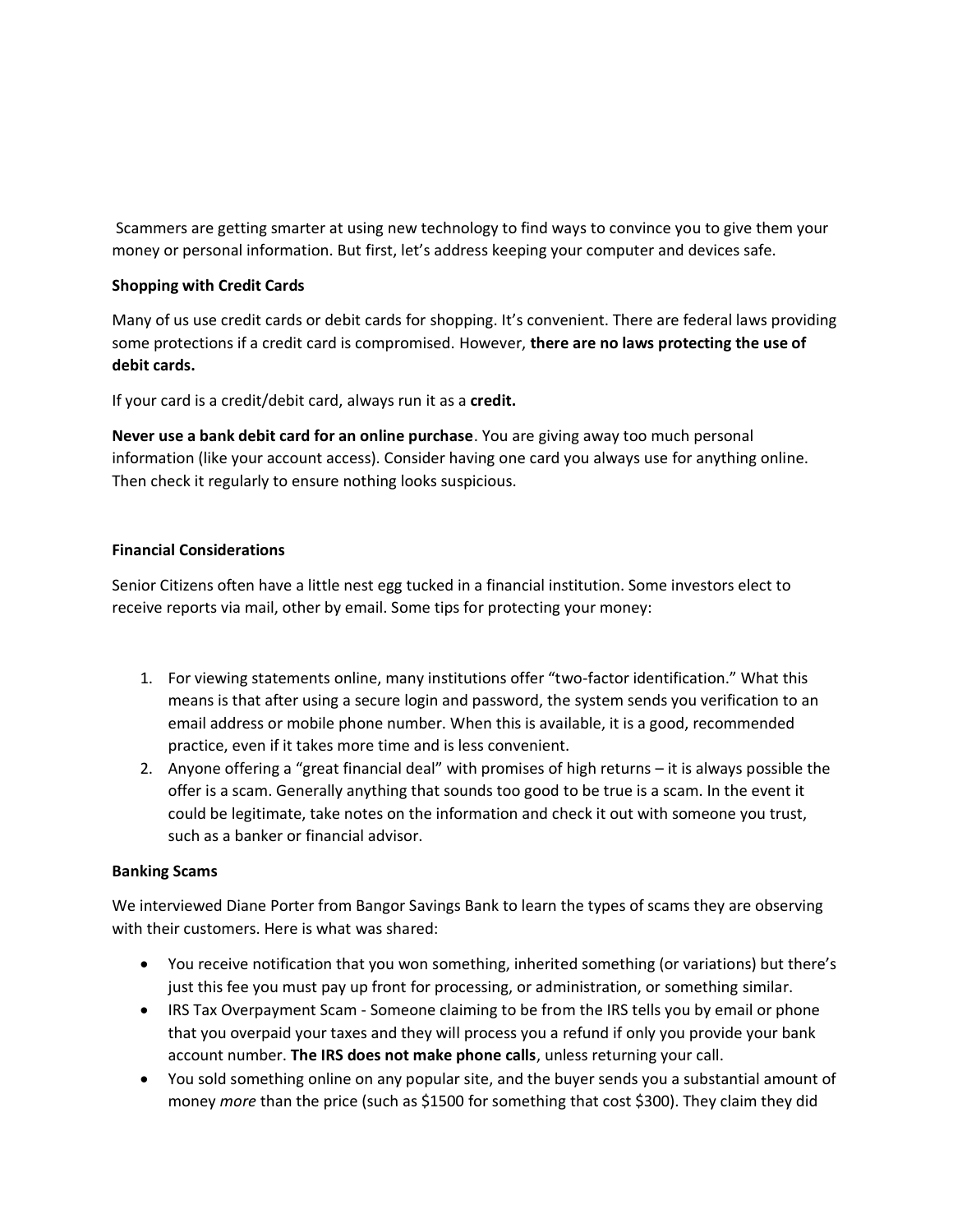this in error, OR they are paying you extra for your inconvenience, and that you should pay yourself something for the inconvenience and send them (or wire them, or use moneygram, or Western Union, Etc.) the difference. The problem is that they don't want what you are selling, the check you receive is not a real check, but by the time you find that out, you may have already sent the difference (Your banker can trace a check to find out if it is legitimate).

• **Suspicious emails may arrive on your email or texts**; they may say your account is being charged, or you are getting a refund, or anything – But the crux here is that if you open the email or text, they are transferring malware onto your computer, tablet, or phone. This may be malware that **records keystrokes** and may be collecting all your passwords and bank account numbers each time you do banking or pay bills online.

## **Technology**

### **Keeping your computer and devices safe**

First of all, all computers need **anti-virus software**. This addition to your machine will scan regularly for threats. Vipre, Norton, and McAfee are common ones. They generally charge by the year and update regularly for software changes with no charge for the updates. NO computer is safe without a program for protection.

If internet service is via a wifi router (a black box with flashing lights and one or more antennae sticking up), your router has its own password. This differs from the password to access your computer, your email, or other things requiring passwords. If you don't know how to reset your router's password, your provider tech support line can assist. It is NOT acceptable to have the router password to be "admin." That's an invitation to hackers. NEVER use the word "password" as your password.

### **Scams on Your Phone, Tablet, or Computer**

- 1. Do not open suspicious texts, pop-up windows or click on links or attachments in e-mails. Delete all of these. If in doubt, do an on-line search to determine whether the contact is legitimate.
- 2. Never give someone you do not know remote access to your computer. Scam callers will often ask you to turn on your computer to fix a problem or install a free upgrade, which is actually a virus that will give them your passwords and personal details.
- 3. Keep your mobile devices and computers secure by using password protections. Don't leave mobile devices unattended in public places. If you are in a restaurant and need to go to the restroom, take your device with you.

### **All About Passwords**

Today there are more and more things for which a login and password are required. Consider making all your logins the same to avoid some confusion. Passwords are different, because the software which hacks passwords can only handle passwords up to 7 characters. **Make your passwords at least 10 characters long.**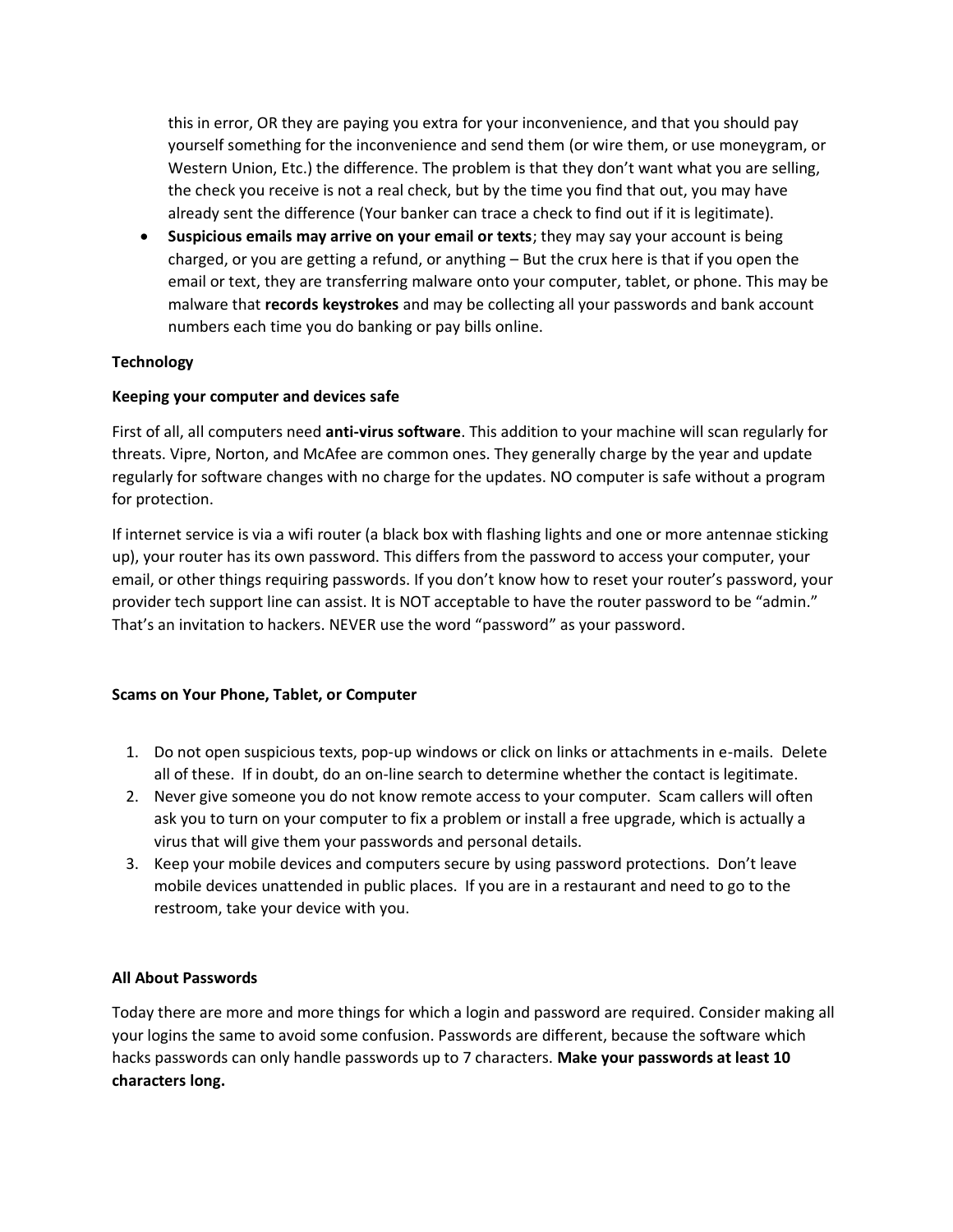To help you remember passwords, in addition to writing them down in an address book kept by the computer, consider a pattern by which you create your passwords. Consider putting together a grouping of:

- 1. One non-English word (something a dictionary program would not recognize).
- 2. Add numbers that mean something to you, but NOT your birthdate. Examples might be house numbers on places you used to live, birthdates of someone who has already passed away, or birthdates of a pet.
- 3. Decide on a non-word/number character to use, such as %,\*, \$, !. Most passwords require one.
- 4. Most passwords require one capital letter. Decide what may be capitalized, such as the first, last, or third letter of your word.

As an example, perhaps "Ziggy" is a good non-English word. Perhaps a childhood home's house number was 3456. Then consider a favorite non-word, non-number symbol, such as (!) or (&). These components can be assembled to one's liking and create a unique but personally meaningful password.

Ziggy!3456 or !3456ziggY or 3456Ziggy! It's important after deciding on a password to write it down. THEN, for each password, add something unique for the vendor. Such as Ziggy!3456CMP to access your electric bill. Or Ziggy!3456VER to access Verizon. Or, something unique can be added at the beginning, or middle, as long as it makes sense to the user.

### **Local Contractors**

For the most part, local contractors are unregulated. Never engage a business that calls YOU. Only engage a business *you* **call**. If you are considering using any contractor for building, repairs, driveway paving, electrical work, yard work, new roof – anything – call around and get recommendations from people you know and trust.

### **Summary**

# **Here's a summary of what was presented here. Save this for reference.**

- Scammers are often foreign. Watch for mistakes in English grammar.
- Legitimate businesses never do business with gift cards.
- No government agency calls you to tell you anything concerning your money, debts, taxes, arrest warrants, social security, pension, etc. (unless they are returning your call). Everything is done by letter.
- Never give a bank account number, social security number, tax ID, birthdate, or anything else personal to someone who calls you.
- Anything that sounds too good to be true always is.